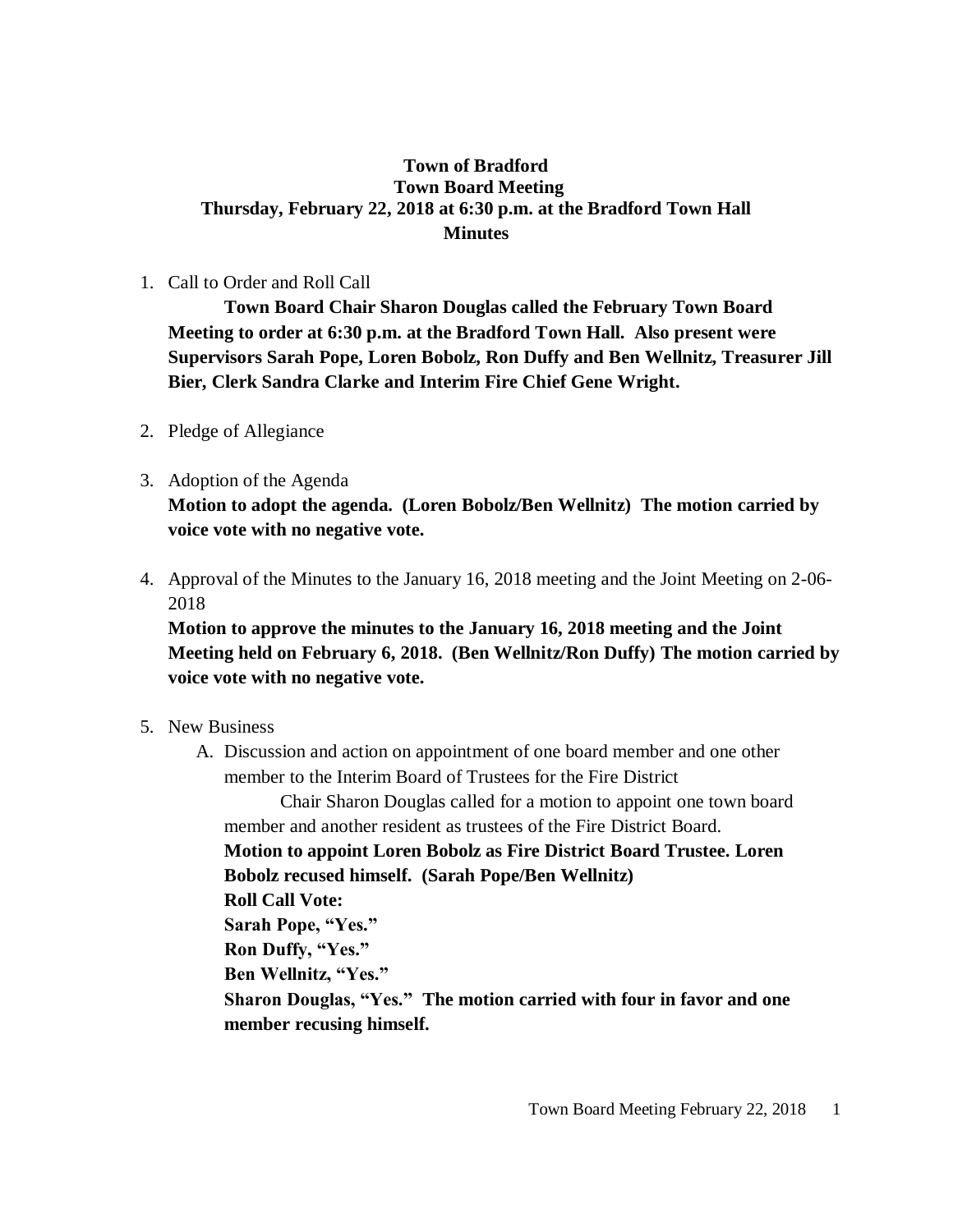**Motion to appoint Don Esselman as a Trustee of the Fire District Board. (Ben Wellnitz/Ron Duffy) Roll Call Vote: Sarah Pope, "Yes." Loren Bobolz, "Yes." Ron Duffy, "Yes." Ben Wellnitz, "Yes." Sharon Douglas, "Yes." The motion carried unanimously.**

B. Discussion and action on appointment of two board members and one other member to a committee to re-evaluate the Fire District Agreement and structure of the District.

Chair Sharon Douglas called for motions to appoint two board members and one other resident to a committee to re-evaluate the Fire District Agreement and structure of the Fire District.

**Motion to appoint Ron Duffy to the committee. Ron Duffy recused himself. (Loren Bobolz/Ben Wellnitz)**

**Roll Call Vote:**

**Sarah Pope, "Yes."**

**Loren Bobolz, "Yes."**

**Ben Wellnitz, "Yes."**

**Sharon Douglas, "Yes." The motion carried with four in favor and one member recusing himself.**

**Motion to appoint Sharon Douglas to the committee. Sharon Douglas recused herself. (Ron Duffy/Sarah Pope) Roll Call Vote: Sarah Pope, "Yes." Loren Bobolz, "Yes." Ron Duffy, "Yes." Ben Wellnitz, "Yes." The motion carried with four in favor and one member recusing herself.**

**Motion to appoint Dan Huisheere to the committee. (Ben Wellnitz/Sarah Pope) Roll Call Vote: Sarah Pope, "Yes." Loren Bobolz, "Yes." Ron Duffy, "Yes." Ben Wellnitz, "Yes."**

Town Board Meeting February 22, 2018 2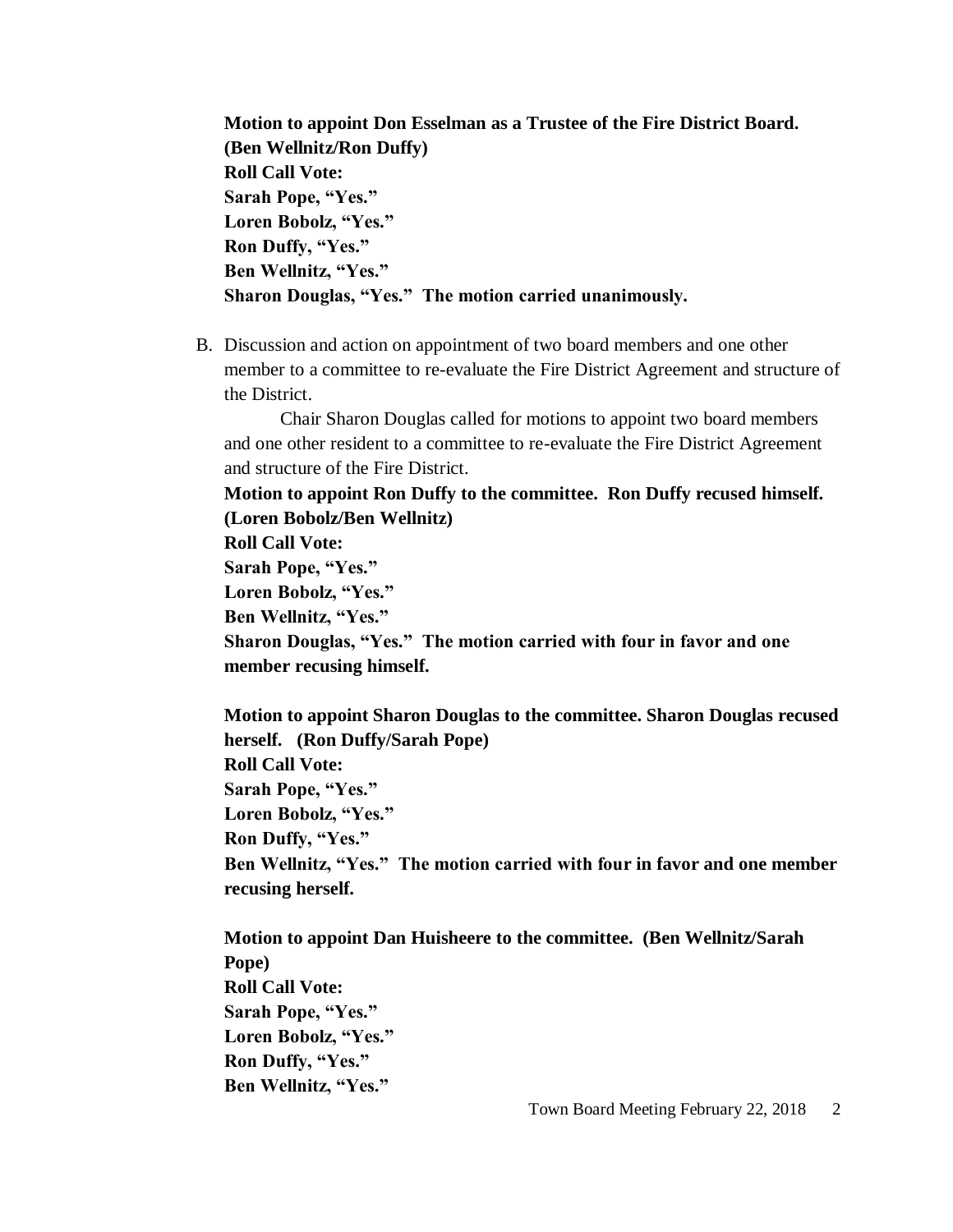#### **Sharon Douglas, "Yes." The motion carried unanimously.**

C. Discussion and action on approval of 2018 Town Insurance proposal The Board reviewed the proposal.

**Motion to approve the 2018 town insurance proposal by Horton Group for \$3,639. (Ben Wellnitz/Sarah Pope) The motion carried by voice vote with no negative vote.**

- D. Discussion and action on Zoning Officer Report **Nothing to report.**
- E. Discussion and action on report by Fire District Representative

**Interim Fire Chief Gene Wright reported that he has redrafted the Fire District Agreement and will send it out. The committee will work on this to approve for the Fire District Board and will work on HR policies. He stated that they may not meet as much as they would email back and forth instead.**

**He reported that the department itself is in good shape and the moral is good. He stated that they found all of financial accounts in order and the all the January bills had been paid. He stated he has not reviewed the budget yet.**

**They will be setting a date for the Fire District Board meetings.**

F. Discussion and action on Supervisors' evaluation of their sections of roads

**Ice and flooding on roads was a problem on Tuesday due to the rain and frozen ground. Loren Bobolz and Sharon and Wayne Douglas put up signs for road closure and high water and did surveillance. It was reported that at the south end of Emerald Grove Road, with the new culverts, the water stayed in the ditches.**

**Ben Wellnitz and Sharon Douglas picked up construction debris on Emerald Grove Road by Churchill's. Ron Duffy reported that a new culvert is needed on Creek Road at Reid Road as in the plans he presented at the last meeting. He reported that there is ice in the road on Waite Road and the driveway for the new house needs a culvert. Ron Duffy presented pictures of E. Waite Road from the intersection of Carvers Rock Road west. He added that the north side needs ditching and the culvert needs to be replaced.** 

G. Discussion and action on roadwork, including but not limited to tree trimming, culvert repair and replacement, ditching, shouldering, maintenance including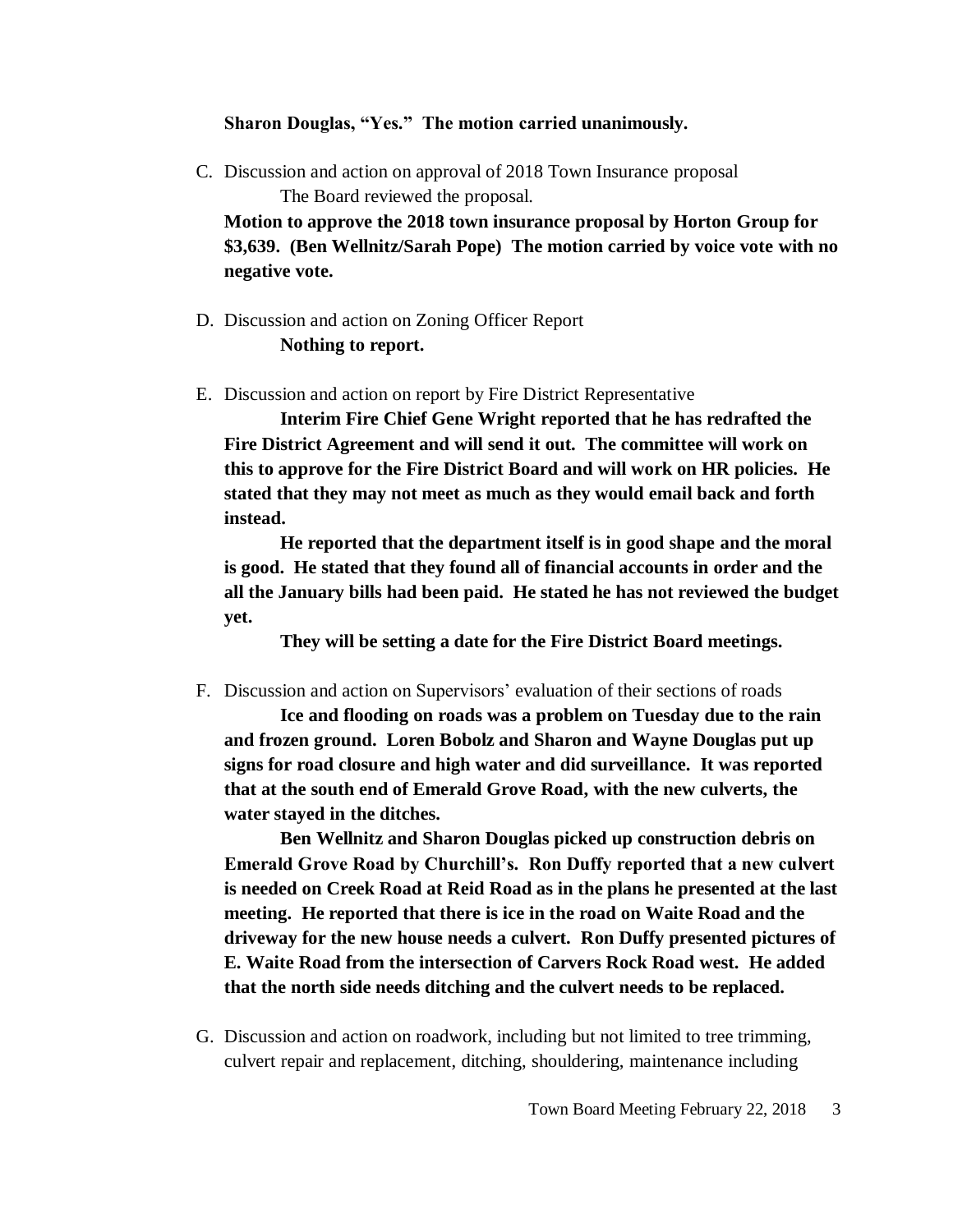replacement of signs and posts, paver repair, pot hole filling, Creek Road and Emerald Grove Bridge Projects, 5-year Capital Improvement Plan

**Chair Sharon Douglas reported that the Rock County Sheriff had called and reported that he had received a report of gun shots near O'Riley and Hofstrom Road. He found two young men with five guns in the car near the wooden bridge. They had shot a snowmobile sign and the large double arrow sign.** 

**Sarah Pope reported that the culvert south of Gretschmanns had overflowed. Ron Duffy reported that on the west side of the Carvers Rock Road by the park water had overflowed in two places and needs more ditching. Chair Sharon Douglas suggested measuring the area now.**

**Chair Sharon Douglas reported Duane Jorgenson had asked if the board wanted the Creek Road culvert just west of Carvers Rock Road project funding for 2018 or 2019. He added that there is money in the County Bridge and Culvert Aid this year for all but \$10,000 of the 50% cost share. If the project is done in 2019 all the funds would be available for the 50% cost sharing. Ron Duffy stated that if they held off until 2019 it could be done in mid-May or early June with all the other damage in the area. The awarding of TRID Projects would not be announced until mid-March.**

**Ron Duffy presented a list of roads needing surface sealing. The cost of surface sealing was estimated at \$12-13,000 per mile. The single chip seal for Reid Road is already in the roadwork cash flow for 2018. Creek Road, Trescher Road and O'Riley Road were all done about the same time. B-C Townline Road west of Highway 140 and .6 mile of Carvers Rock Road north of the intersection with Creek Road and the north end of Odling Road are also on the list. Ron Duffy suggested doing 1/3 of the roads each year for three years which would be about 3 ½ miles at about \$15,000 per mile. Loren Bobolz suggested starting with Creek Road which is about 2.7 miles.**

**Ron Duffy noted that the Scott Street and the Waite Road projects discussed at the last meeting would be about \$30,000 each. The south end of Reid Road project at the intersection with Creek Road would include a culvert and ditching and increasing the turn radius. The culvert and ditching would prevent the damage now occurring on Creek Road.**

**Ron Duffy suggested a special meeting on just roadwork planning.** 

**Chair Sharon Douglas reported that when the engineer's design is presented on the Emerald Grove Road Railroad Bridge Project, that would be the time for the board to ask that beam guard be put in. The town cost of the beam guard would be shared 50/50 with the County.** 

**Sharon Douglas reported that Bryce Nass will be cutting the trees and brush on Emerald Grove Road and said it would take one day. She added** 

Town Board Meeting February 22, 2018 4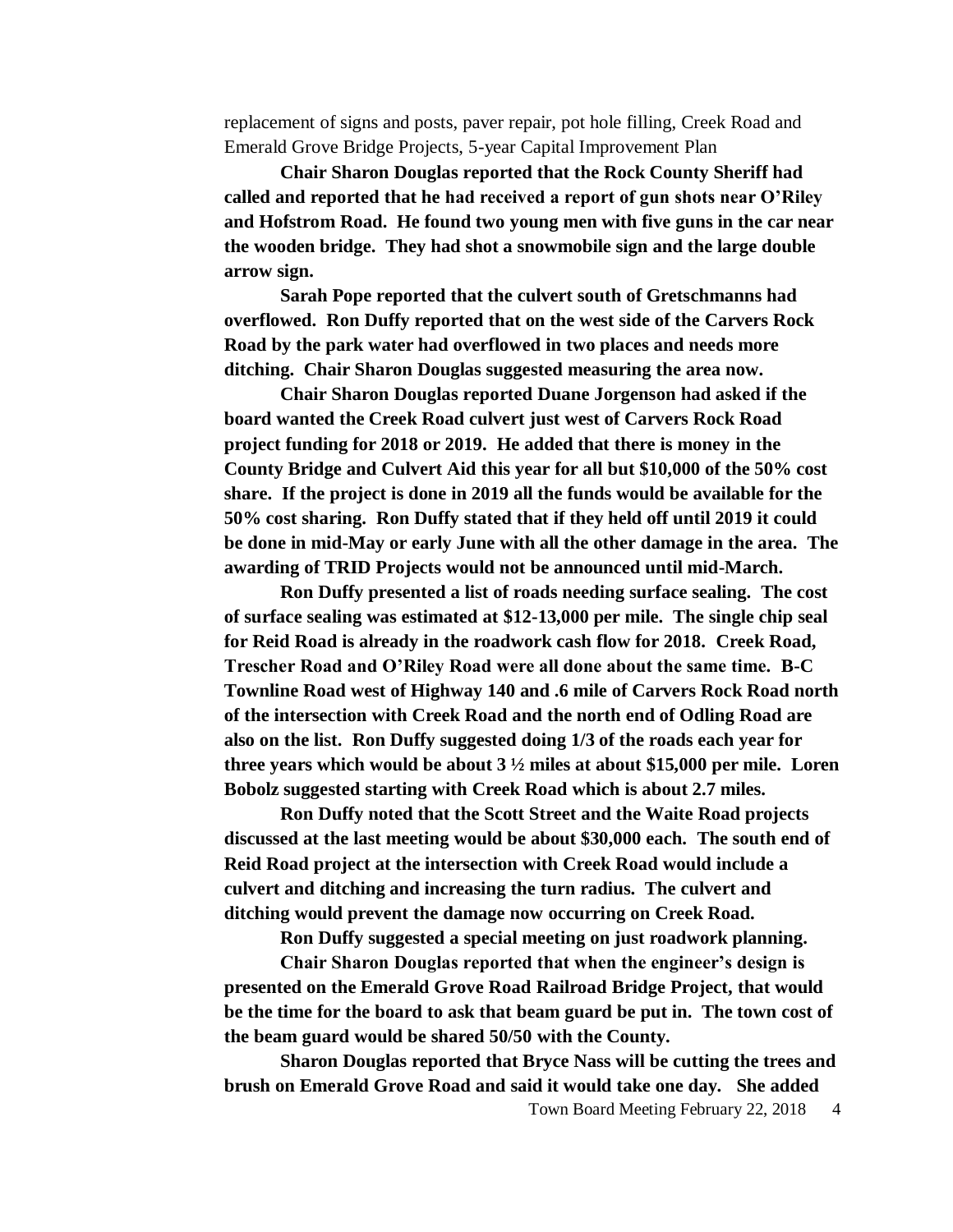**that the county workers found some of the town road name signs including the Carvers Rock and Larsen Road and Kemp and Townhall Road signs. Jill Bier will have the Workenders cleaning up roadsides on March 6 th, 9th and 13th .**

- H. Discussion and action on Town Hall Repair Committee Report **The ramps will need recoating this year.**
- I. Discussion and action on approval of Driveway Permit Applications **None received.**
- J. Discussion and action on approval of Utility Permit Application **None received.**
- K. Discussion and action on approval of the 2017 Annual Report The 2017 Annual Report was reviewed.

# **Motion to approve the 2017 Annual Report. (Ben Wellnitz/Loren Bobolz) The motion carried by voice vote with no negative vote.**

- L. Town Board audit of Clerk and Treasurer 2017 records **The Board audited the 2017 Treasurer's and Clerk's records and signed the 2017 Ledger Sheets and Treasurer's Ledger.**
- M. Discussion and action on reservations for the Wisconsin Towns Association District meeting-March 3, 2018

## **Reservations will be made for Sharon Douglas, Ben Wellnitz, Ron Duffy, Sarah Pope and Sandra Clarke for the WTA District meeting.**

6. Citizen Participation

Mike Mulligan presented copies of emails he has sent to various people on the water problems in Emerald Grove. He stated he had concerns with the garage in Emerald Grove. Sharon Douglas stated that the board could not address his concerns but would put it on the agenda for the next meeting.

- 7. Announcements and Reports
	- **a. The March Town Board meeting will be held on March 20, 2018 at 6:30 p.m. at the Bradford Town Hall**
	- **b. The Rock County Sheriff's Report was reviewed.**
	- **c. The Town of Bradford Share of Payment in Lieu of Taxes on Conservation Land is \$177.72.**
- 8. Treasurer's Report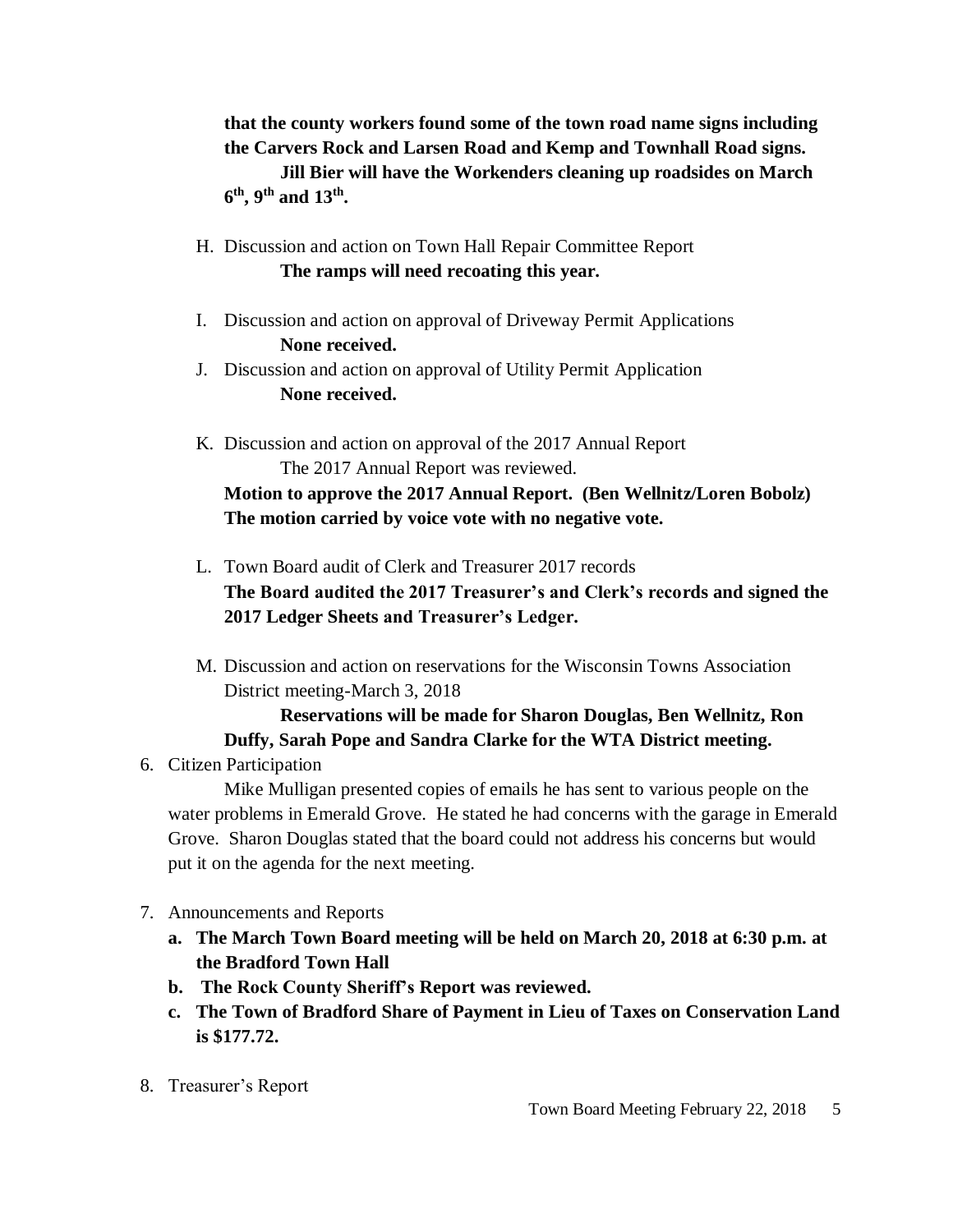Treasurer Jill Bier reported that Shady Hill Mobile Homme Court owner David Merriam had paid six months of parking permit fees and the mobile home park license fee. She received the \$2800 payment from the City of Beloit for bio-solids.

**Motion to approve the Treasurer's Report. (Ben Wellnitz/Ron Duffy) The motion carried by voice vote with no negative vote.**

9. Bills for Approval

**Motion to approve the bills for payment. (Ron Duffy/Sarah Pope) The motion carried by voice vote with no negative vote.**

10. Adjournment

**Motion to adjourn. (Ben Wellnitz/Sarah Pope) The motion carried by voice vote with no negative vote. The meeting was adjourned at 8:00 p.m.**

**Respectfully submitted,**

**Sandra Clarke, Clerk**

| <b>Bills for Approval</b>                |                                                                                      |         |
|------------------------------------------|--------------------------------------------------------------------------------------|---------|
| <b>Rock Energy Cooperative</b>           | Town Hall Light                                                                      | \$31.14 |
| <b>Alliant Energy</b>                    | Hwy. exp.-street lights                                                              | 53.21   |
| Rock Valley Publishing LLC               | Publications-recycling=25.24,<br>Election exp.-31.44,<br>Town Bd. exp.-71.27         | 127.95  |
| Lentells Disposal                        | Recycling                                                                            | 400.00  |
| <b>Clinton Community School District</b> | <b>Monthly Parking Permit Fees-</b><br>(January)                                     | 216.34  |
| Pat's Services, Inc.                     | Town Hall exp.-<br>$(12-23-2017)$ to 1-19-2018 and<br>$(1/20/\text{ to } 2/16/2018)$ | 180.00  |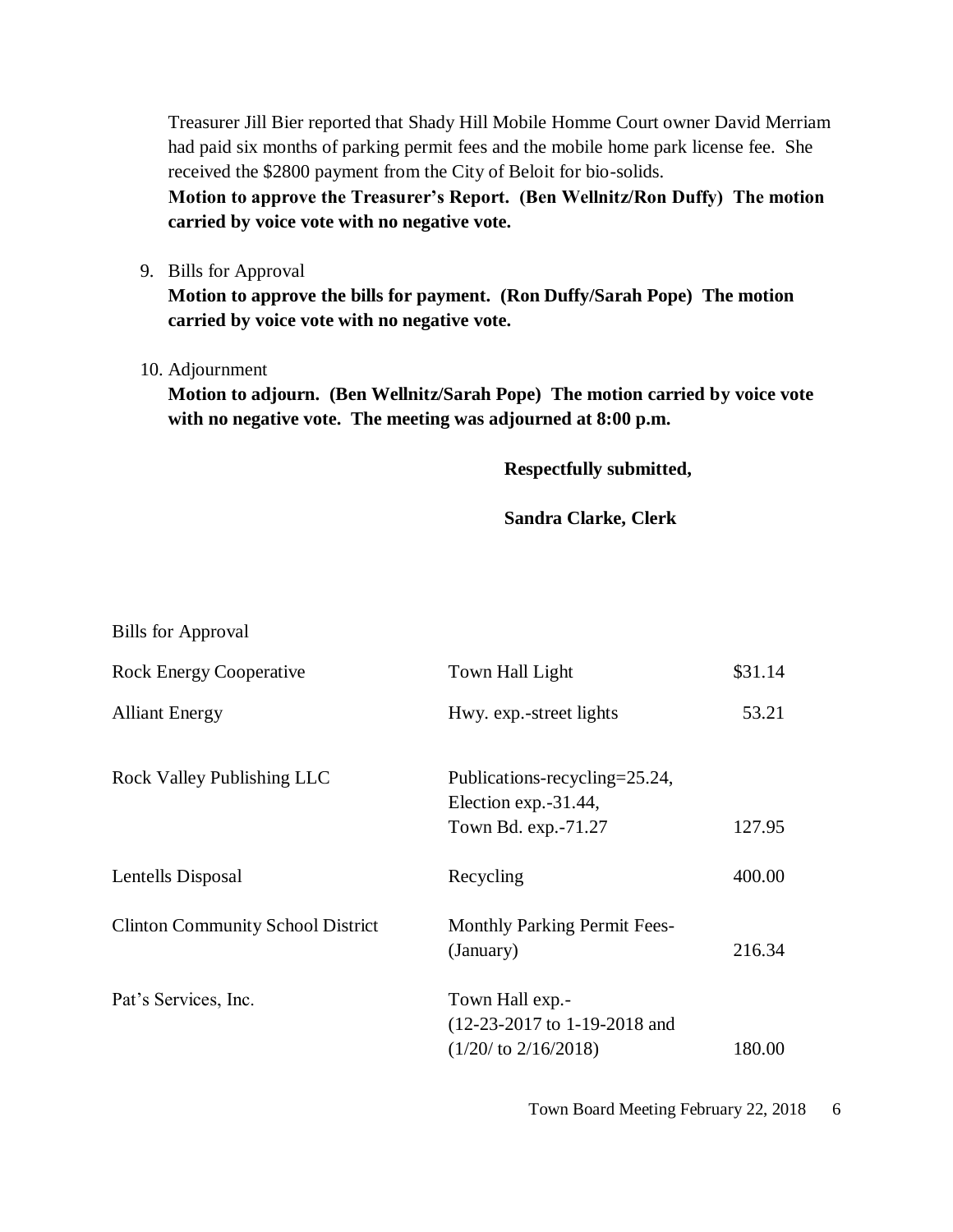| Checks to pay February Tax Settlement:    | <b>Sub-total expenses</b>                                                                                                                            | \$72,879.93 |
|-------------------------------------------|------------------------------------------------------------------------------------------------------------------------------------------------------|-------------|
| <b>Timothy or Cindy Jones</b>             | $\!\!\!\zeta\,\zeta\!\!\!\zeta\!\!\!\zeta$<br>$\zeta\,\zeta$                                                                                         | 120.32      |
| Kenneth P. Howell III                     | $\zeta$ $\zeta$<br>$\zeta$ $\zeta$                                                                                                                   | 294.19      |
| Select Portfolio Servicing Inc.<br>Lereta | <b>Overpayment RE Taxes</b><br><b>By Escrow</b>                                                                                                      | 304.58      |
| <b>Blackhawk Technical College</b>        | $\zeta$ $\zeta$<br>$\zeta\,\zeta$                                                                                                                    | 63.35       |
| <b>Clinton Community School District</b>  | $\zeta \zeta$<br>$\zeta$ $\zeta$                                                                                                                     | 634.50      |
| <b>Rock County Treasurer</b>              | Payment in Lieu of Taxes on<br><b>Conservation Land</b>                                                                                              | 357.60      |
| Wisconsin Dept. of Justice                | Town Bd. exp.-record check                                                                                                                           | 7.00        |
| Sandra Clarke                             | Town Board exp.-internet<br>For 2/05 to 3/04/2018=44.58<br>(due to increase in fees for<br>last 6 months,<br>6 months for 3-2018 to<br>9-2018=380.28 | 424.86      |
| Nowlan & Mouat LLP                        | Legal Fees- General=227.50,<br>Ordinances=347.50                                                                                                     | 575.00      |
| Ben Wellnitz                              | Hwy. exp.-Tordon                                                                                                                                     | 104.34      |
| <b>Compass Minerals</b>                   | Hwy. exp.-45.33 tons salt                                                                                                                            | 2,927.86    |
| Rock County Dept. of Public Works         | Hwy. Exp.-Carvers Rock Rd.<br>Bridge-material=4048.13,<br>4.47% administrative<br>Support= $180.95$                                                  | 4,229.08    |
| <b>Ideal Midwest LLC</b>                  | Hwy. Exp.-Snowplowing                                                                                                                                | 13,333.34   |
| <b>Clinton Fire Protection District</b>   | $\frac{1}{2}$ 2018 Fire Budget                                                                                                                       | 48,495.27   |

Town Board Meeting February 22, 2018 7